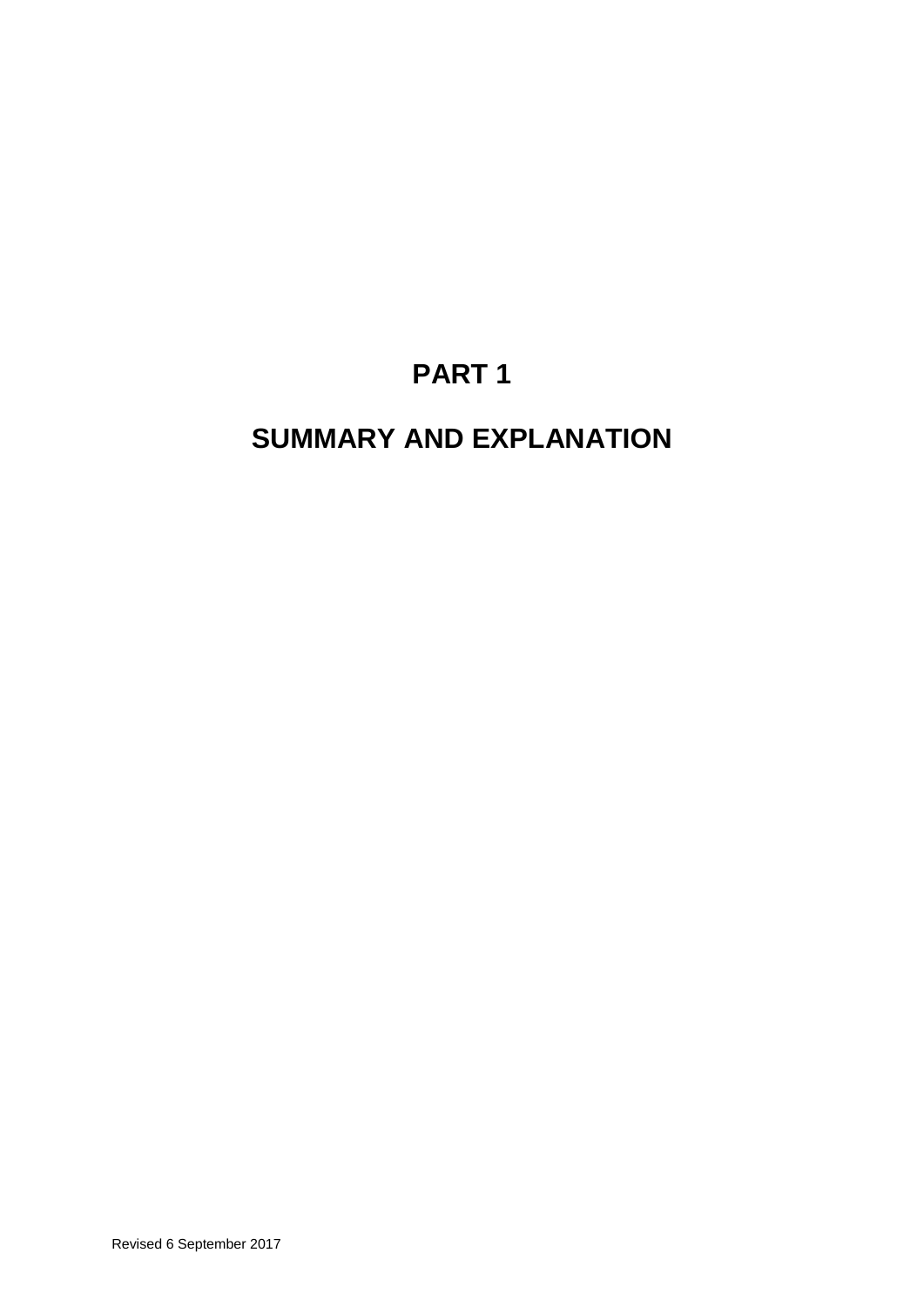## **Summary and Explanation**

### **1. The Council's Constitution**

Kirklees Council has a Constitution which sets out how the Council operates and the procedures which are followed to ensure that these are efficient, transparent and accountable to local people. Some of these processes are required by law, while others are a matter for the Council to choose.

The Constitution is divided into 17 Articles which set out the basic rules governing the Council's business. More detailed procedures, responsibilities and Codes of Practice are provided in separate sections, which follow the Articles.

## **2. What's in the Constitution?**

Article 1 of the Constitution commits the Council, working as a community leader in partnership with others, to providing high quality services that address inequalities and give opportunity for all, with governance arrangements that deliver efficient, open and accountable decision making.

Articles 2 – 17 explain the rights of citizens and how the key parts of the Council operate. These are:

- Members of the Council (Article 2)
- Citizens and the Council (Article 3)
- The Full Council (Article 4)
- Role of the Mayor (Article 5)
- The Overview and Scrutiny Function (Article 6)
- The Executive (Cabinet) (Article 7)
- Regulatory and Other Committees (Article 8)
- The Standards Committee (Article 9)
- Joint Arrangements and Joint Committees (Article 11)
- Officers (Article 12)
- Decision Making (Article 13)
- Finance, Contracts and Legal Matters (Article 14)
- Review and Revision of the Constitution (Article 15)
- Suspension, Interpretation and Publication of the Constitution (Article 16)
- Health (Article 17)

The Schedule sets out which parts of the Constitution form the "executive arrangements" which are required by law.

#### **3. How the Council Operates**

The Council is composed of 69 Councillors with one third elected three years in four. Councillors are democratically accountable to residents of their ward. The overriding duty of Councillors is to the whole community, but they have a special duty to their constituents, including those who did not vote for them.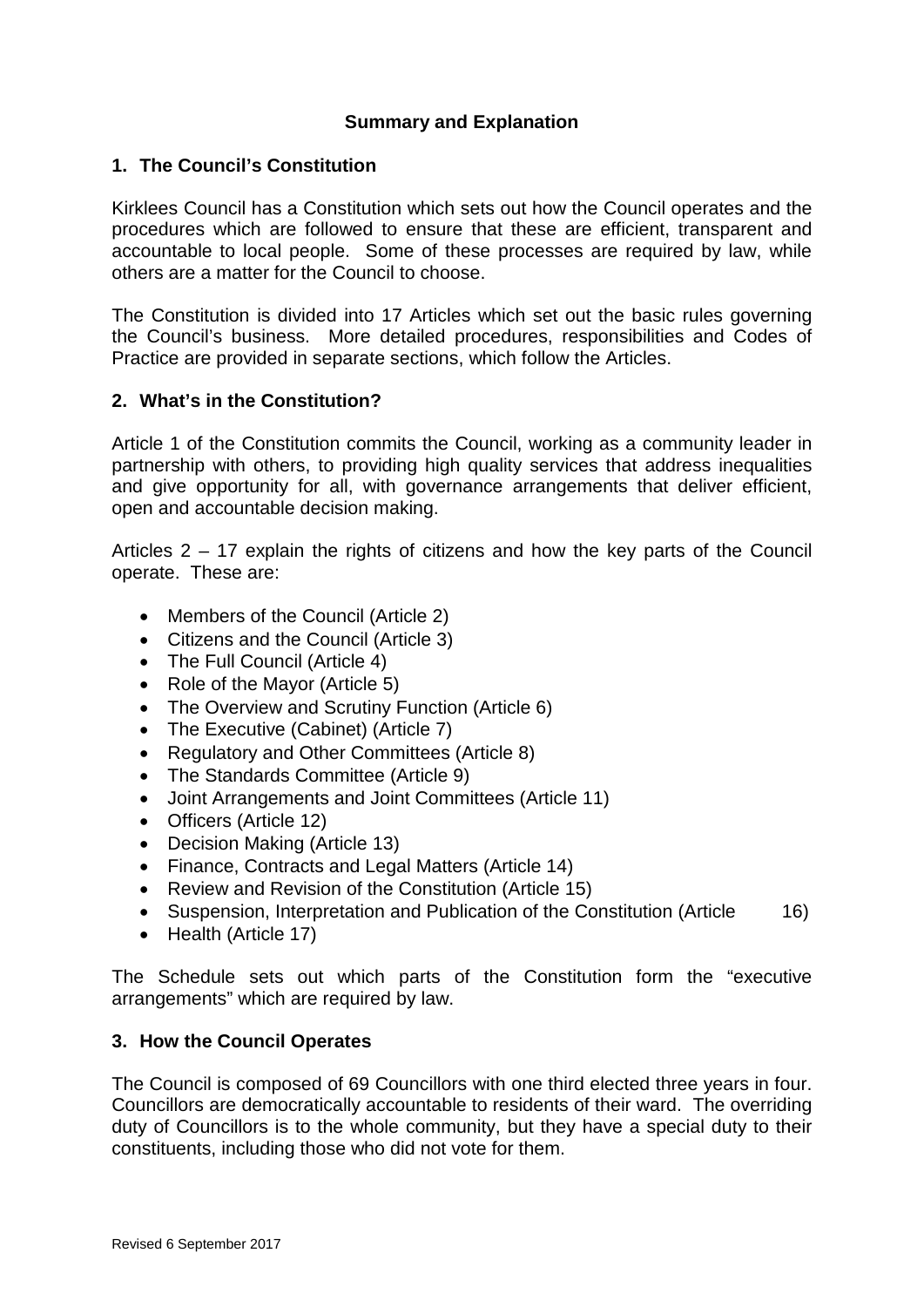Councillors have to agree a **Code of Conduct** to ensure high standards in the way they undertake their duties. The Council's **Standards Committee** advises them on and monitors and reviews the Code of Conduct, recommends the adoption of protocols supplementary to the Code of Conduct, arranges training and establishes Sub-Committees to consider reports into alleged breaches of the Member Code of Conduct referred to it by the Monitoring Officer.

All Councillors meet together as the Council. **Meetings of the Council** are normally open to the public. Here Councillors decide the Council's overall policies and set the Budget each year. The Council appoints the Leader and Members of the Cabinet and it also appoints the various committees of the Council. At Council meetings, Members of the Council may:

- Put forward motions for debate on issues of concern;
- Question the Members of the Cabinet on their functions and the Council's services;
- Ask questions of the Chairs of other Council Committees and Council representatives on joint authorities such as the West Yorkshire Police Authority;
- Present petitions to the Council on behalf of local people;
- Debate and decide the Budget and major Council policies.

Members of the public are also entitled to ask questions at Council meetings; and to attend and speak as a deputation. Members of the public may also take part in debates which are specifically identified for that purpose.

## **4. How Decisions are Made**

Some Council functions, such as decisions on planning applications or licensing matters, are the responsibility of the Council itself. The Council has set up committees to deal with most of these.

The Executive, which is known as the Cabinet, is the part of the Council which is responsible for most day to day decisions. It is made up of the Leader and between 2 and 9 other Council Members appointed by the Council. When major decisions are to be discussed or made, 28 days' notice must generally be given and also published in the Forward Plan on the Council's website. If these major decisions are to be discussed with Council officers at a meeting of the Cabinet, this will generally be open for the public to attend, except where personal or confidential matters are being discussed. In practice all decision-making by the Cabinet is similarly open to the public.

The Cabinet has to make decisions which are in line with the Council's overall policies and Budget which have to be decided by the Council as a whole. If the Cabinet wishes to make a decision which is outside the Budget or policy framework, this must be referred to the Council as a whole to decide.

The Leader and Cabinet are allowed to delegate decision-making to Cabinet committees, to individual Cabinet Members or to officers. The Council or its committees can also delegate decision-making to sub-committees or to officers.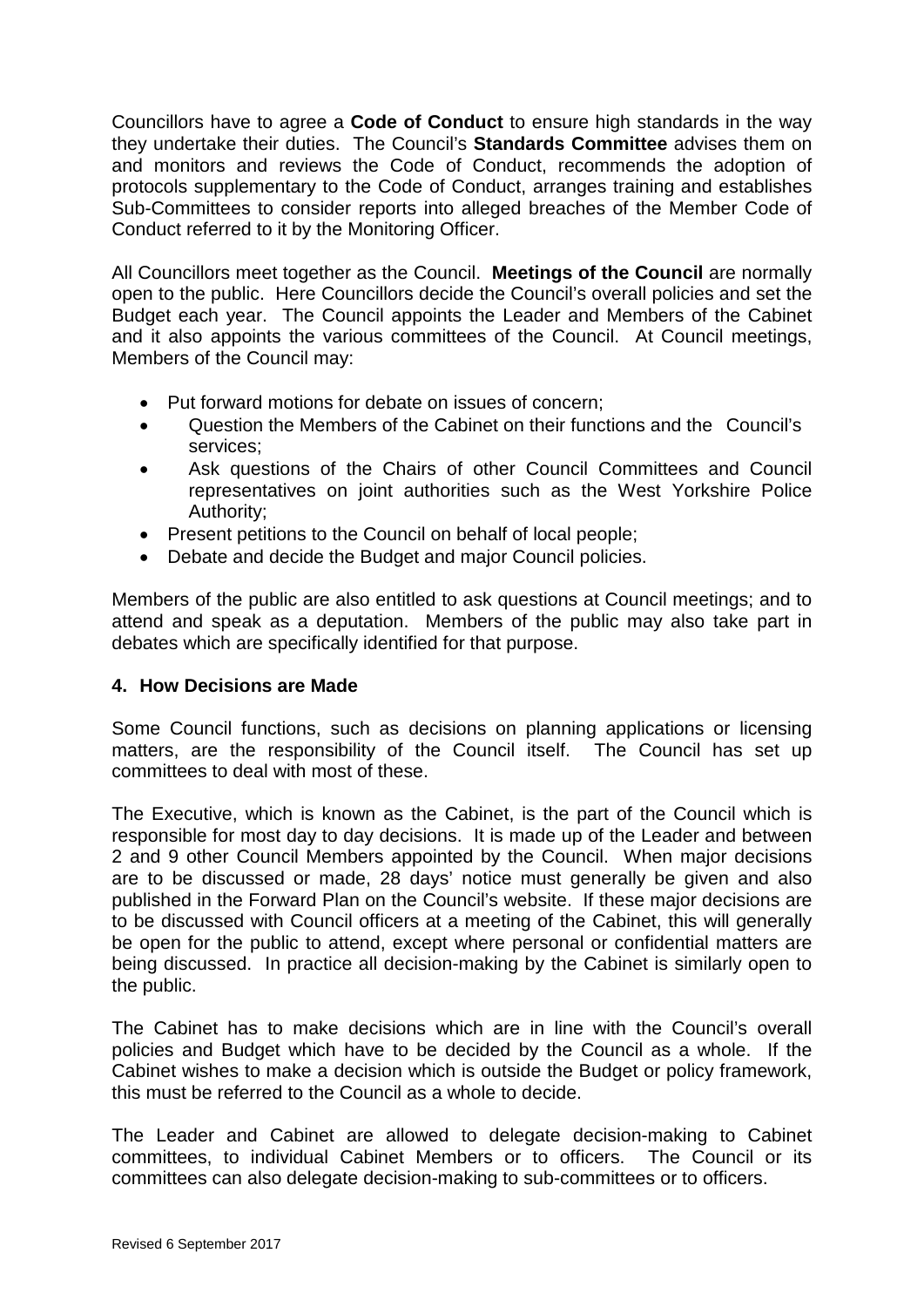## **5. The Overview and Scrutiny Function**

The Council appoints the Overview and Scrutiny Management Committee from among the non-executive Councillors to support the work of the Cabinet and the Council as a whole. The Overview and Scrutiny Management Committee coordinates and manages the work of any Scrutiny panels which may be set up. They look into matters of concern and make reports and recommendations which advise the Cabinet and the Council as a whole on its policies, Budget and service delivery. They also monitor the decisions of the Cabinet and can call in a decision which has been made by the Cabinet but not yet implemented. This enables them to consider whether the decision is appropriate. They may recommend that the Cabinet reconsider the decision. They may also be consulted by the Cabinet or the Council on forthcoming decisions and the development of policy.

## **6. The Council's Staff**

The Council has people working for it (called officers) to give advice, implement decisions and manage the day-to-day delivery of its services. Some work in schools and may be responsible to the School's Governing Body. Some officers have a specific duty to ensure that the Council acts within the law and uses its resources wisely. A code of practice governs the relationships between officers and Members of the Council.

## **7. Citizens' Rights**

Citizens have a number of rights in their dealings with the Council. These are set out in more detail in Article 3. Some of these are legal rights, whilst others depend on the Council's own processes. The local citizens' advice bureau can advise on individuals' legal rights.

Where members of the public use specific council services, for example, as a parent or carer of a child at school or as a Council tenant, they have additional rights. These are not covered in this Constitution.

Citizens have the right to:

- Vote at local Elections if they are registered;
- Contact their local Councillor about any relevant matters of concern to them;
- Be treated equally and have equal opportunity with other citizens;
- Obtain a copy of the Constitution;
- Attend meetings of the Council and its committees, except where, for example, personal or confidential matters are being discussed;
- Petition to request a referendum on a mayoral form of Cabinet Participate in Council meetings as indicated in paragraph 3. above;
- Contribute to investigations by the Overview and Scrutiny Management Committee and Scrutiny Panels;